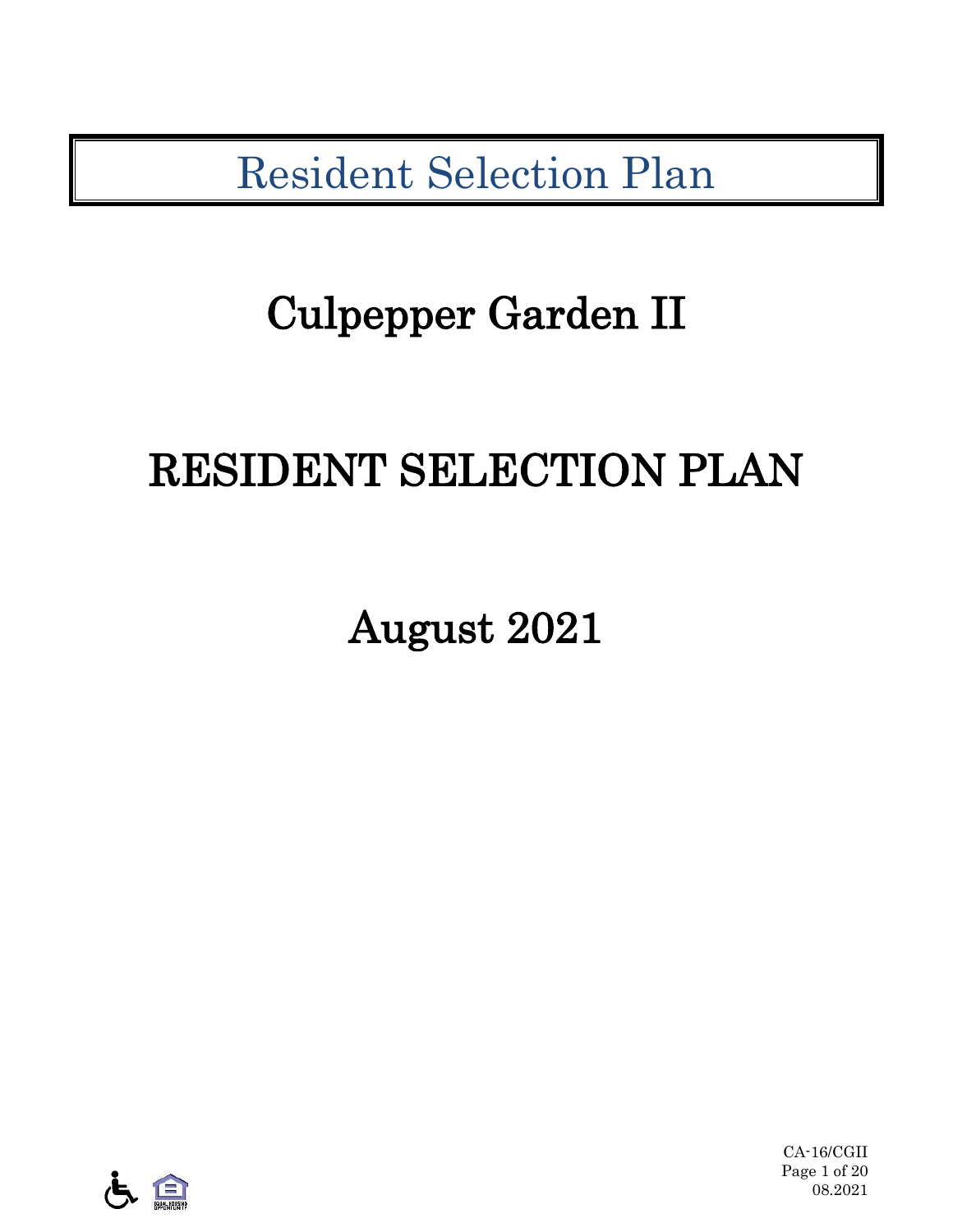# PROPERTY INFORMATION

| <b>Property Name</b>         | Culpepper Garden II                           |
|------------------------------|-----------------------------------------------|
| <b>Property Contact Name</b> | Paul Timpane, Director of Property Operations |
| Address                      | 4435 N. Pershing Drive                        |
| City, State, Zip             | Arlington, VA 22203                           |
| Phone                        | 703-528-0162                                  |
| Fax                          | 703-524-3671                                  |
| Email                        | ptimpane@culpeppergarden.org                  |
| TTY/TTD/Audio Relay          | Virginia Relay 1-800-828-1120/7-1-1           |

# PURPOSE OF THE RESIDENT SELECTION PLAN

The resident selection plan helps to ensure that residents are selected for occupancy in accordance with the Department of Housing and Urban Development (HUD) requirements and established management policies. Please call the Rental Office if you need help understanding this document.

Culpepper Garden II is funded under Section 223f, and the admissions policy for the project is in accordance with the Department of Housing and Urban Development (HUD) policy with regard to application eligibility and admissions (4350.3 Rev. 1, Change 4).

# ELIGIBLE POPULATION

Culpepper Garden II was designed to meet the needs of the elderly, age 62 or older, including some units specially constructed to be accessible to people with physical handicaps. In order to be eligible for housing at this property, head of household or spouse must be 62 years of age or older or be applying for a unit specially constructed to be accessible to people with physical handicaps (i.e., wheelchair turning radius, and wheelchair accessible bathroom and kitchen). Verification of age, citizenship status, and/or physician certification of disability is required to determine eligibility.

An applicant can be rejected for any one (1) of the following:

- Applicant does not meet the Department of Housing and Urban Development's definition of Elderly Family: "Families of two or more persons, the head of which (or his or her spouse) is 62 years of age or older," and is not applying for a unit specially constructed to be accessible to people with physical handicaps.
- Physician's certification reports an applicant is: (1) not handicapped or disabled pursuant to HUD definition as outlined in HUD 4350.3 Rev. 1, Change 4 or (2) does not require a unit specially constructed to be accessible for persons with physical handicaps.



CA-16/CGII Page 2 of 20 08.2021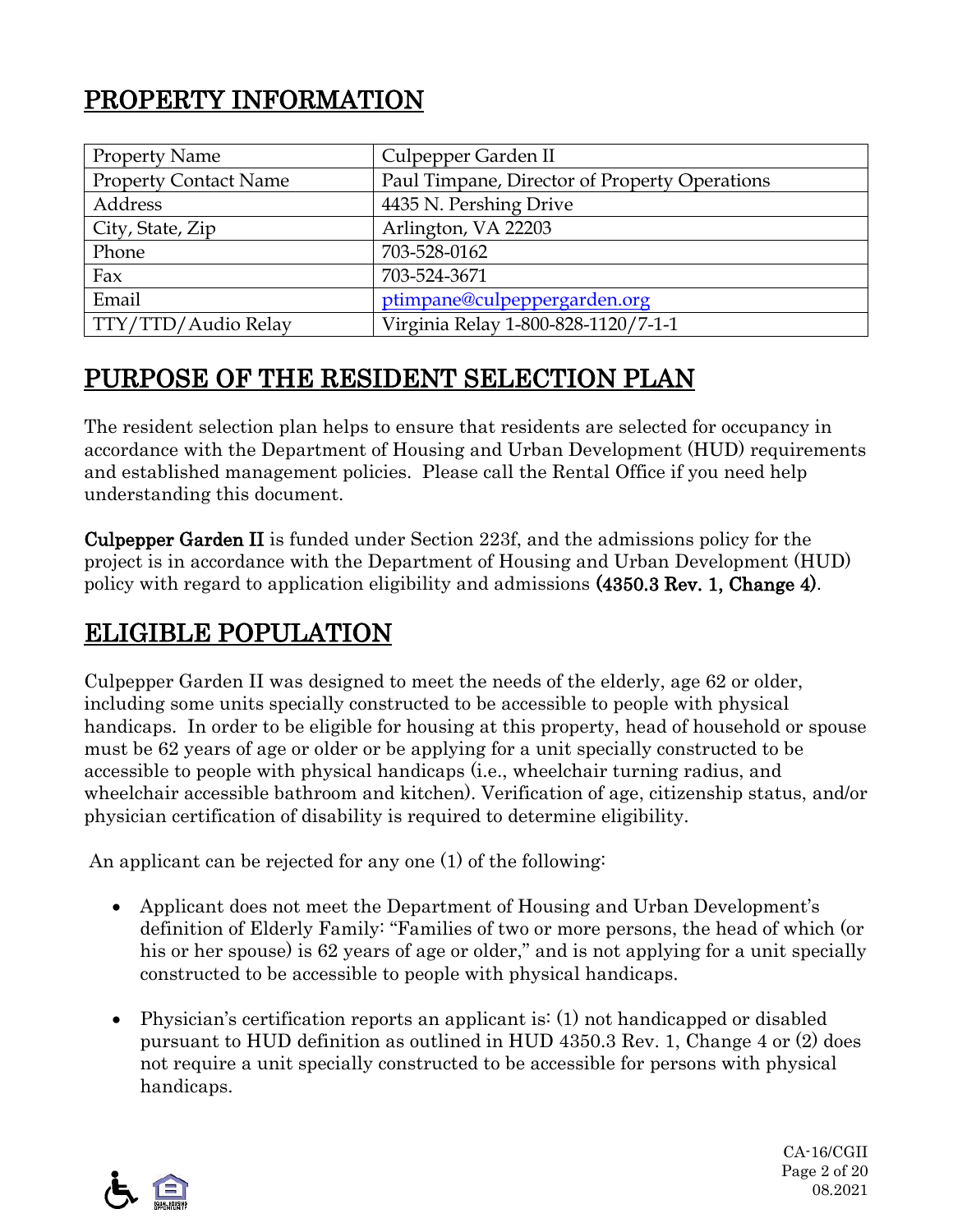# APPLYING FOR HOUSING

Applications may be received by mail or in person in the rental office 9:00am-3:00pm Monday through Friday. Culpepper Garden II shall accommodate persons with disabilities who, as a result of their disabilities, cannot mail nor deliver their application in person. Culpepper Garden II evaluates all applications to determine eligibility for residency.

Based on federal regulations, the owner/agent may not admit ineligible applicants. In the selection of applicants for admission, Eligibility Criteria has been established in accordance with HUD guidelines. All information reported by the household is subject to verification.

Any application, including applications from a spouse or any person(s) over the age of 18 planning to move in with an existing household, may be rejected for any failure to meet the eligibility requirements imposed by the U.S. Department of Housing & Urban Development, or by applicable federal and state laws and any rules, regulations, and requirements promulgated there under. This includes verification of income for purposes of determining eligibility for the applicable subsidy program.

All adult members of a household must sign consent forms and, as necessary, verification documents, so that the owner/agent can verify sources of household income and household size. If the applicant or any adult member of the applicant's household does not sign and submit the consent forms as required in 24 CFR 5.230, the owner/agent must deny assistance and tenancy.

The owner/agent shall obtain verifications in compliance with requirements set forth in the HUD Handbook 4350.3, Rev. 1, Change 4. If at any time during the verification process the information obtained does not meet eligibility standards, the applicant will be rejected.

This policy applies to live-in aides as well. Owner/agent established screening criteria will also be applied to live-in aides, except for the criterion regarding credit performance or the ability to pay rent on time because live-in aides are not responsible for rental payments. Income and/or allowances received by live-in aides will not be considered.

# BUSINESS RELATIONSHIP

The relationship between the owner/agent and a resident or applicant is a business relationship. Professional, courteous behavior is expected from all parties (the resident/applicant, property staff, resident's family members or other visitors of the resident). The owner/agent reserves the right to refuse rental to anyone who is verbally abusive, swears, is disrespectful, makes threats, uses discriminatory language, appears intoxicated or under the influence of alcohol or drugs, is argumentative, or in general displays behavior, at any time, which causes the owner/agent or Management to believe a positive business relationship is unattainable.



CA-16/CGII Page 3 of 20 08.2021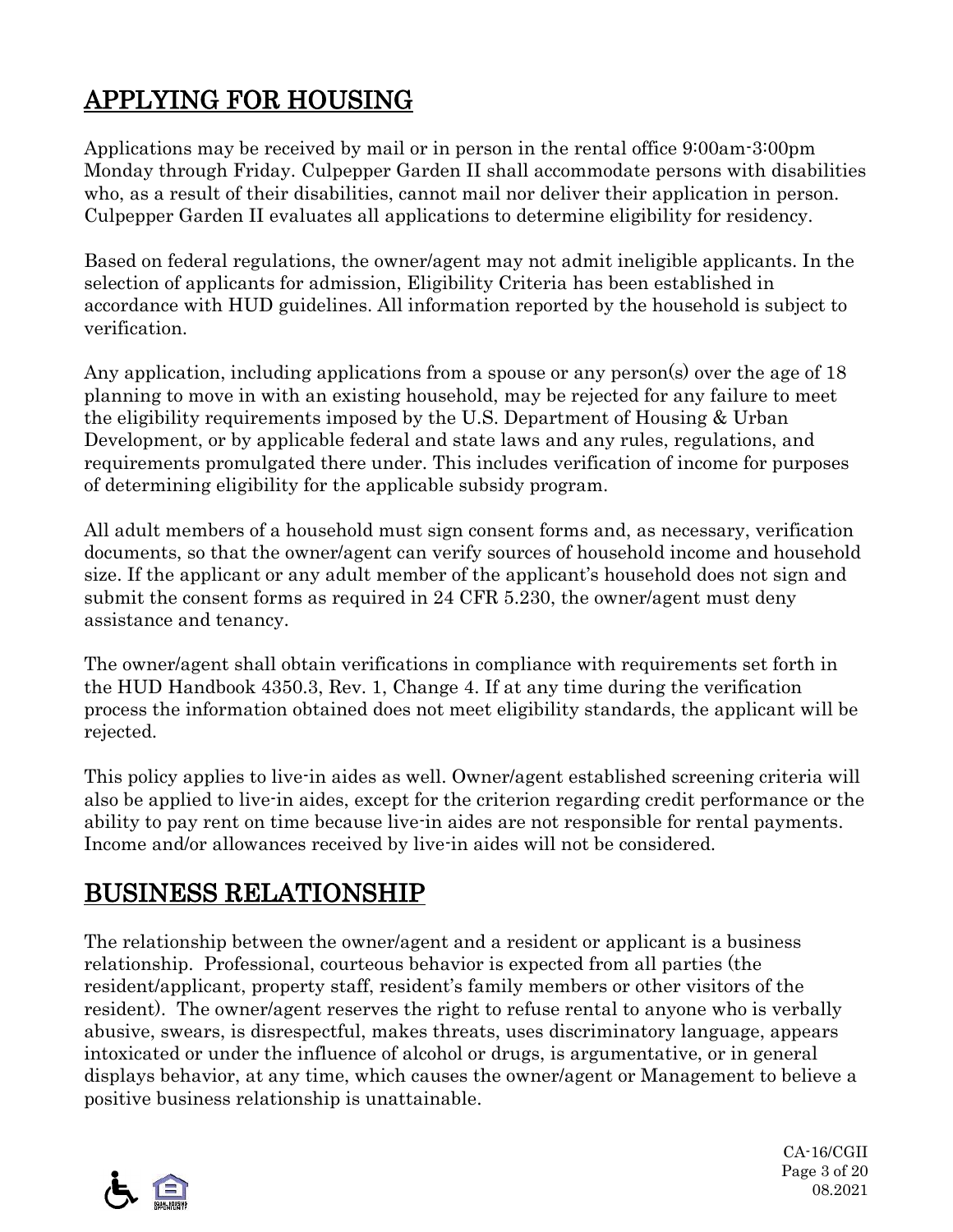Property staff is not permitted to accept money, gifts, services, or favors connected with the application process or associated with any aspect of residency on this property. If property staff solicits any mandatory payment, not associated with the lease, the resident or applicant should immediately report this to the owner/agent.

# PRIVACY POLICY

In accordance with the Federal Privacy Act of 1974, Culpepper Garden II will guard the privacy of individual records maintained at the property. Resident's personal information will not be shared without obtaining prior consent in writing from the resident.

# EQUAL HOUSING OPPORTUNITY

The Owner and Management complies with Section 504 of the Rehabilitation Act of 1973, the Fair Housing Act of 1988, Title VI of the Civil Rights Act of 1964 and other federal and state laws and do not discriminate on the basis of race, color, religion, national origin, sex, elderliness, familial status, disability, source of funds, sexual orientation, gender identity, and veteran status. Residents are expected to do likewise in their dealings with other residents, staff, and visitors. Residents also agree not to behave in any manner that creates a hostile, intimidating, or offensive environment for other residents, staff, and visitors. Residents agree to treat other residents, staff, and visitors with civility and courtesy.

Management will not:

- Refuse to rent or negotiate for rental of a dwelling on the basis of race, color, religion, sex, sexual orientation, gender identity, handicap, familial status, elderliness, marital status, or national origin.
- Engage in activities that steer potential residents away from or toward particular units by words or actions.
- Make housing units and related services unavailable to any potential residents.
- Purposely provide false information to applicants about the availability of units that limit the living options of prospective residents.
- Deny or limit services based on race, color, religion, sex, sexual orientation, gender identity, handicap, elderliness, marital status, national origin, or familial status.

Management will market available units in a non-discriminatory manner.

The owner/agent will seek to identify and eliminate situations or procedures that create a barrier to equal housing opportunities for all. In accordance with Section 504, the owner/agent will make reasonable accommodations or modifications for individuals with handicaps or disabilities (applicants or residents).

#### The Final Rule – Equal Access to Housing in HUD Programs Regardless of Sexual Orientation or Gender Identity is intended to ensure that housing across HUD programs is open to all eligible individuals and families regardless of actual or perceived sexual

orientation, gender identity, or marital status.

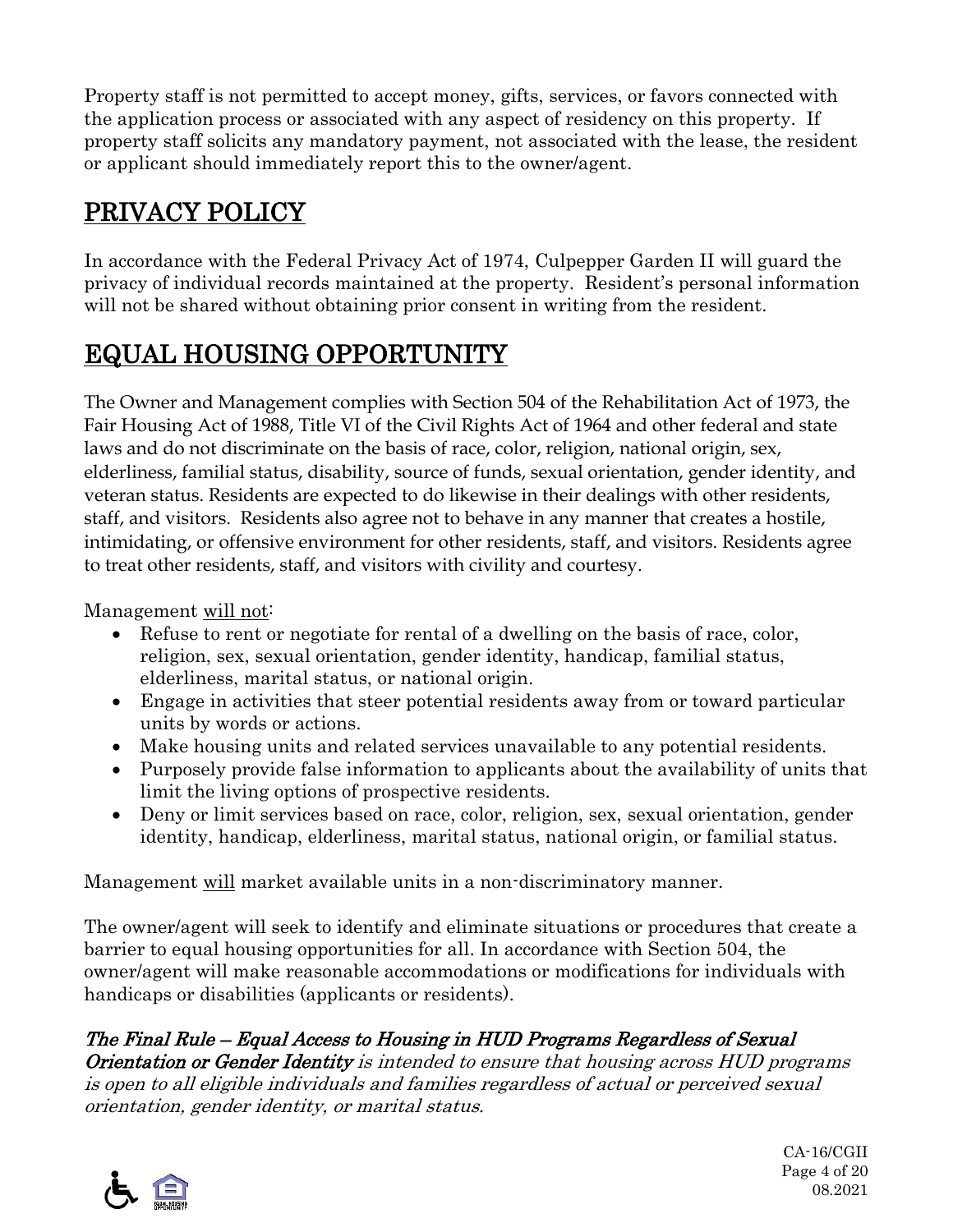# OCCUPANCY STANDARDS

It is the goal and responsibility of Culpepper Garden II to provide decent, safe, and sanitary housing to all residents. In order to provide said housing, occupancy standards have been established. Two (2) persons per bedroom are allowed in the apartment unless State and/or local building codes and/or occupancy guidelines provide otherwise, or unless certain structural housing limitations exist (for example, the capacity of septic, sewer, or other such building systems dictate a limitation on the number of occupants), or unless the configuration of or size of the bedrooms in the apartment, in the opinion of management, justifies a different occupancy limitation for a particular apartment. A single person may not be provided a housing unit with two bedrooms unless the person has a verifiable disability and needs a larger unit. The need for a live-in aide will be considered when counting family members.

1 Bedroom 1 person 2 persons

Unit Size Minimum of Maximum of

### PROGRAM ELIGIBILITY REQUIREMENTS

Applicants and residents must meet the following requirements to be eligible for occupancy and housing assistance.

#### Area Income Limits

Income limits must be used, as this is a federal requirement for the subsidy supplied to residents of Culpepper Garden II through the Department of Housing & Urban Development. The family income at admission must not exceed the following limit set by HUD per family size upon admission:

Very Low-Income Limit

Eligibility Income must not exceed the "Low Income" limit after move-in or full market rent must be paid.

#### Citizenship

Applicants who are not U.S. citizens or eligible non-citizens are not eligible for subsidy. All members in the applicant's household must provide a declaration of U.S. citizenship or appropriate documentation of eligible non-citizen status through the U.S. Citizenship and Immigration Services (USCIS). This documentation must be provided before the household will be allowed to occupy an apartment, unless this procedure has not been

completed due to a delay caused by the property. Requests for temporary deferral will be handled according to guidelines set forth in the HUD Handbook 4350.3, Rev. 1, Change 4.

Verification of eligible non-citizenship status will be obtained through the SAVE ASVI database, the Department of Homeland Security (DHS) automated system.

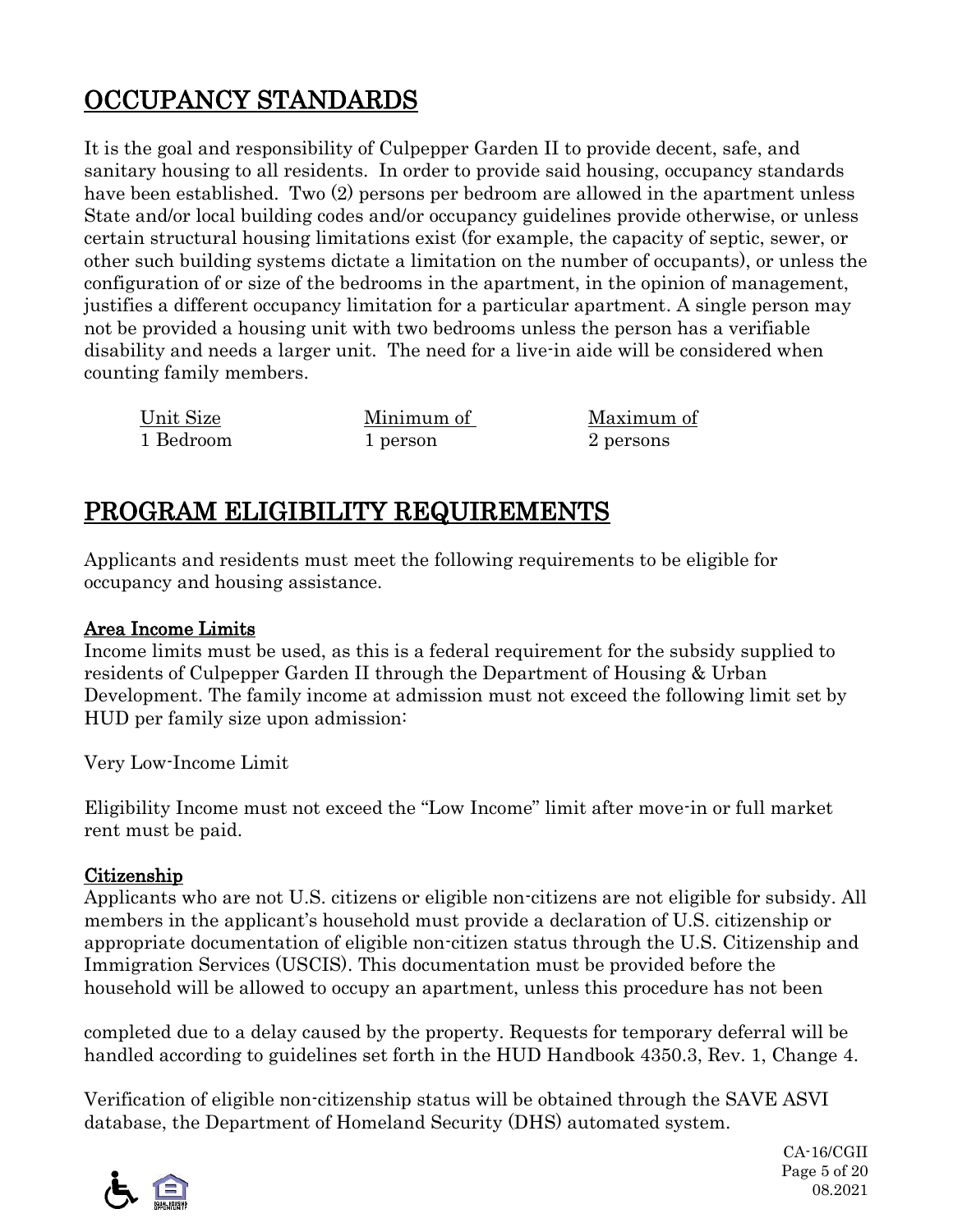#### Income Verification, EIV, Dual Subsidy

The Enterprise Income Verification (EIV) System provides information about HUD assistance recipients. This system verifies certain types of reported income with records maintained in the Social Security Administration databases and the Department of Health and Human Service (HHS) National Database of new hires. SS and SSI provide entitlement income information. HHS provides information about current and past employment and unemployment insurance information.

After an applicant family becomes a resident family of the apartment community, HUD is required to compare family-reported income with family income reported by other federal agencies. Differences in income will be noted in a letter to the family from HUD. The family must promptly meet with management to discuss the report differences and correct existing and future recertification of family income as necessary.

The **Existing Tenant Search** report will be run from the EIV system for every applicant and applicant household member prior to initial move in to determine if the applicant or any applicant household members are currently receiving subsidy at another location. Applicants with a voucher will not be accepted unless the applicant agrees to give up the voucher prior to occupancy.

The **"Multiple Subsidy Report**" will be run quarterly to ensure no residents are being assisted at another location.

At move-in and each annual certification, all adult household members will give consent to the release of this information by signing HUD forms 9887 and 9887A. Refusal to sign the forms means that the family will be denied participation in the assistance program. Each adult household member 18 and over must sign the forms regardless of whether or not he/she has income. When a member of the household turns 18, he/she is required to notify management within 30 days of the birthday and sign the 9887 and 9887A at that time.

#### Social Security Number

All household members receiving assistance or applying to receive assistance will be required to provide a Social Security Number and adequate documentation necessary to verify that number. This rule applies to all household members including live-in aides, foster children and foster adults. The only exception to this is the regulation at 24 CFR 5.216 permitting owner/agent to accept applicant households that include an applicant family member who is under the age of 6, and who does not yet have a Social Security Number (SSN) assigned to him/her, and was added to the household 6 months or less from the move-in date. If an applicant household with the above composition is housed, the household will have 90 days from the effective date of the move-in certification to provide documentation of the SSN for the child. An additional 90-day period will be granted if the failure to provide documentation is due to circumstances outside the control of the household. An interim recertification must be processed once the household discloses and provides verification of the SSN.



CA-16/CGII Page 6 of 20 08.2021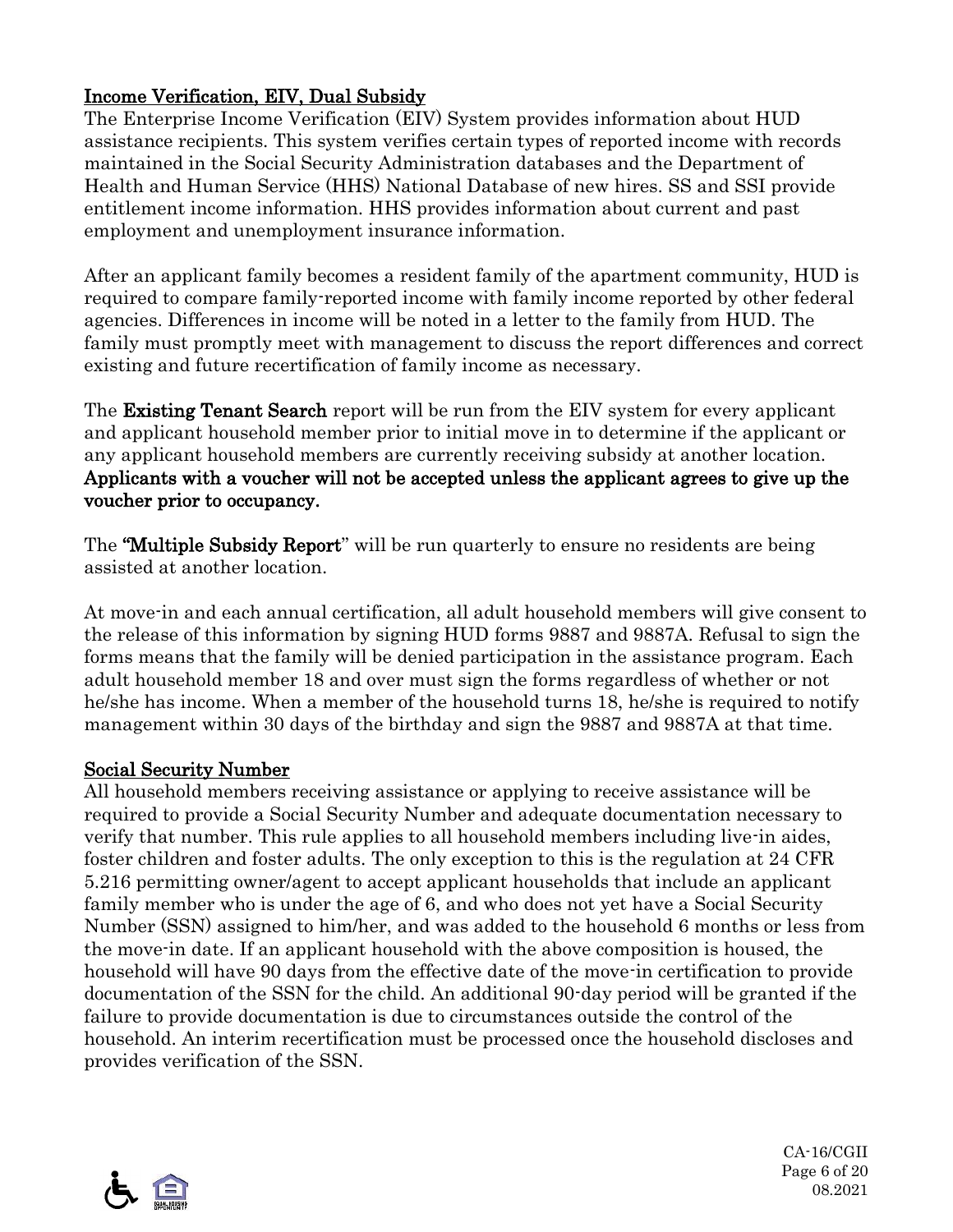Adequate documentation means a Social Security card issued by the Social Security Administration (SSA) or other acceptable evidence of the SSN such as:

- Original Social Security card
- Driver's license with SSN
- Identification card issued by a federal, state, or local agency, and medical insurance provider, or an employer or trade union
- Earnings statements on payroll stubs
- Bank statement
- Form 1099
- Benefit award letter
- Retirement benefit letter
- Life insurance policy
- Court records

For eligibility purposes, applicants do not need to provide verification of a Social Security Number for household members to be placed on the waiting list. However, applicants must provide adequate documentation to verify each Social Security Number for all non-exempt household members before they (1) can be screened, (2) can participate in the eligibility interview, or (3) can be housed.

If all non-exempt household members have not provided verification of their Social Security Numbers at the time a unit becomes available, the next eligible applicant must be offered the available unit.

- The applicant who has not provided required Social Security Number information for all non-exempt household members has 90 days from the date they are first offered an available unit to disclose/verify the Social Security Numbers.
- During this 90-day period, the applicant may retain its place on the waiting list.
- After 90 days, if the applicant is unable to disclose/verify the Social Security Numbers of all non-exempt household members, the applicant should be determined ineligible and removed from the waiting list.

#### Exceptions to Disclosure of Social Security Number:

The Social Security Number requirements do not apply to:

- 1. Individuals who do not contend eligible immigration status.
- 2. Individuals age 62 or older as of January 31, 2010, whose initial determination of eligibility was begun before January 31, 2010.

The Social Security Number provided will be compared to the information recorded in the Social Security Administration database (through HUD's Enterprise Income Verification System) to ensure that the Social Security Number, birth date and last name match. If EIV returns an error that cannot be explained or resolved, assistance and/or tenancy may be terminated, and any assistance paid in error must be returned to HUD. If the

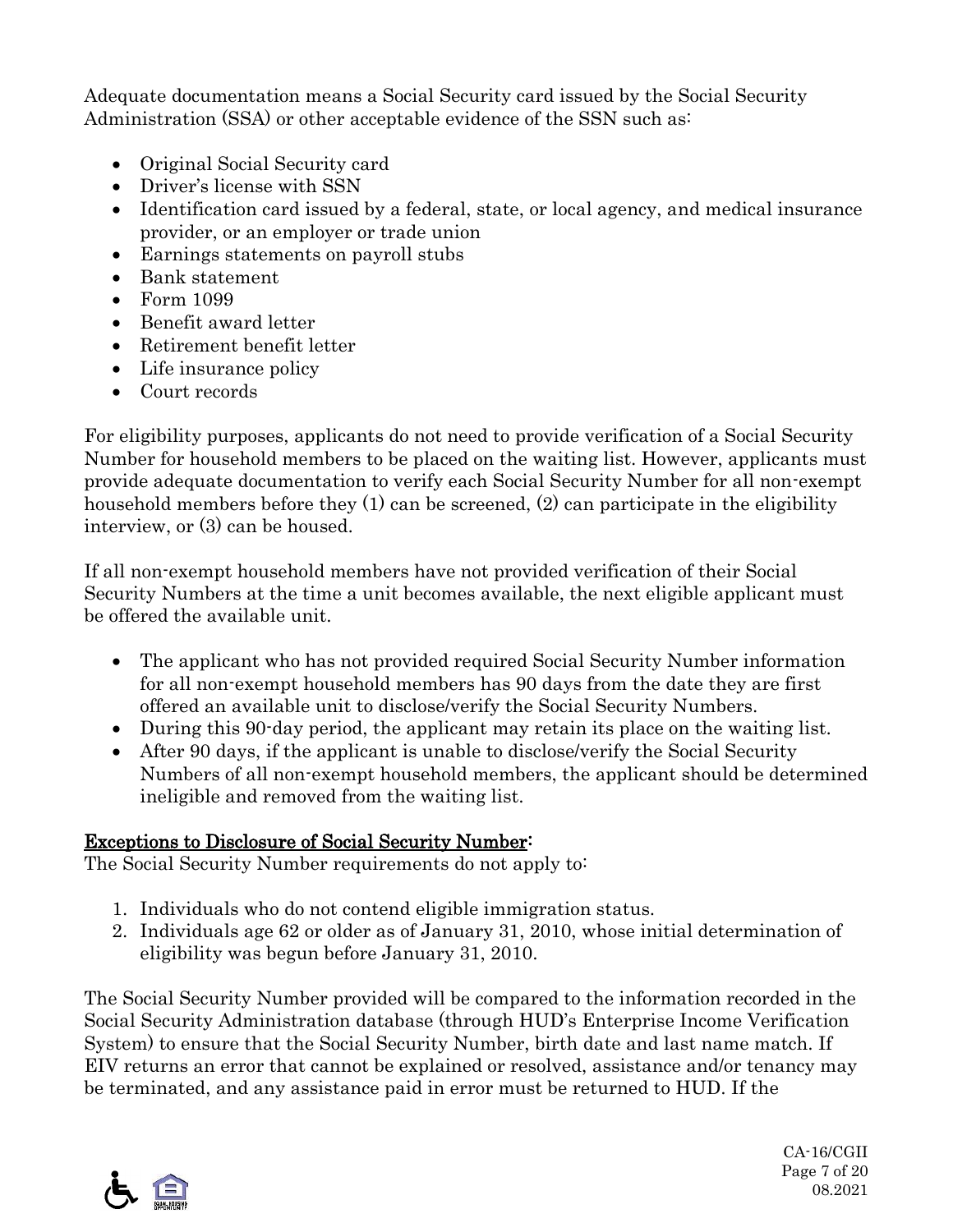applicant/resident deliberately provides an inaccurate Social Security Number, the owner/agent and/or HUD may pursue additional penalties due to attempted fraud.

### SCREENING/REJECTION CRITERIA

#### Rental History

All applicants will be required to provide a rental history for the past 5 years. Applicants who have home ownership history will be required to prove they made their mortgage payments in a timely manner.

Any application can be rejected for any one (1) of the following:

- Any one (1) history of having "skipped" from previous housing.
- Any one (1) eviction from previous housing.
- Any four  $(4)$  repeated late payments of rent within a twelve  $(12)$  month period from current or past housing.
- Any record of disturbances of neighbors, destruction of private or public property by the applicant and/or family.
- Any record of disruptive or dangerous behavior.
- Any unsanitary or hazardous housekeeping.
- Any record of failure to cooperate with applicable recertification procedures.
- Any record of Material Noncompliance breaches of current or prior lease agreement and/or community rules and regulations.
- Any record of housing assistance terminations based on fraud.

#### Credit History

Applicants must prove their ability to meet financial obligations. A credit report will be obtained and reviewed to determine the applicant's current address, credit sources included on the application and whether the applicant has an acceptable credit history. Any application can be rejected for any two (2) of the following:

- Any one (1) judgment not satisfied.
- Any one (1) personal bankruptcy.
- Any one (1) foreclosure of real estate.
- Any one (1) repossession of material or personal property.
- Any one (1) debt collection

An application can be rejected if a pattern of delinquency exists, meaning, an applicant has three (3) current obligations (single account credit) which is three (3) months or more delinquent and not satisfied. A consistent, severe or recent history of deficiencies in overall credit or in rent payment which indicates that the applicant and/or family would be unable or would otherwise fail to pay when due rent for the apartment and other expenses relative to occupancy of the apartment or the absence of any history of timely payment of rent and other obligations, unless the family can show good cause for such absence, may be grounds for rejection.

The absence of a credit file shall not adversely affect the applicant. Also, applicants shall not be rejected if the credit reporting agency reports adverse credit which is the total result of medical expenses.



CA-16/CGII Page 8 of 20 08.2021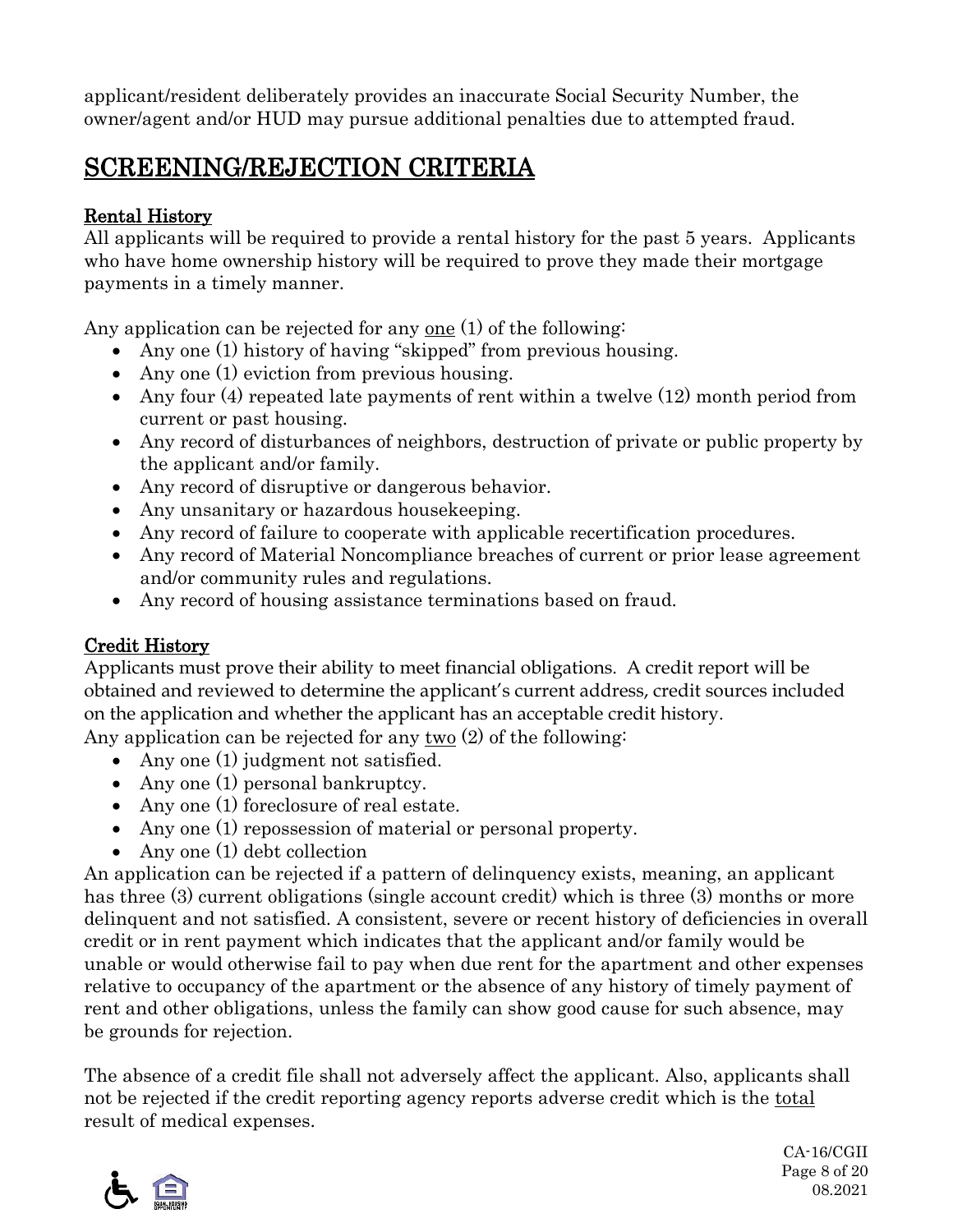If the application is rejected for current delinquent obligations, the applicant will have the opportunity to be accepted if the applicant brings his/her account(s) current, or has a guarantor co-sign the lease, or enters into a contract with a professional third party payee company or agency to ensure payment of rental and service charges. The guarantor's credit history must meet the criteria established herein.

#### Criminal Record Check/Controlled Substance Abuse

A criminal records check will be performed on all applicants (including applications from a spouse or any person(s) over the age of 18 planning to move in with an existing household) at initial occupancy or to be added after initial occupancy, including live-in aides. If it is determined that the applicant of any other member of the applicant's household has falsified their information related to criminal activity, the application will be denied. An applicant can be rejected for any one (1) of the following:

- Classification by a court of competent jurisdiction as a sex offender. Or, if an applicant or any member of the applicant's household is subject to a lifetime sex offender registration in any state. If a family member or other member of the household not the head of household is subject to such registration, the applicant will be given the opportunity to remove the ineligible member from the household. If the applicant is unwilling to remove that individual, the application will be denied.
- Conviction by a court of competent jurisdiction of any act that constitutes a clear and present threat of substantial harm to others or the dwelling itself.
- Conviction by a court of competent jurisdiction of the illegal manufacturing or distribution of a controlled substance as defined in federal law.
- Conviction by a court of competent jurisdiction of an alcohol or drug-related activity which constitutes a clear and present danger to others or the dwelling itself. If there is reasonable cause to believe that a household member's behavior, from abuse or pattern of abuse, may interfere with the health, safety, and right to peaceful enjoyment by other residents, the applicant or application may be rejected. The screening standards must be based on behavior, not the condition substance abuse.
- Record of any conviction, which involved injury to a person or property:
	- o Misdemeanor See Figure 1
	- o Felony See Figure 1
- Record of any conviction regarding substantial physical damage to the property of others – See Figure 1.
- Record of any conviction regarding the interference with the peaceful and quiet enjoyment of the premises – See Figure 1.
- Record of any conviction, which involved harm to a child See Figure 1.
- Record of any conviction, which involved harm to an animal See Figure 1.

An applicant reporting a current substance abuse related problem for which treatment is not being may have his/her application rejected.

Any application, including applications from a spouse or any person(s) over the age of 18 planning to move in with an existing household, may be rejected for any conviction(s) that

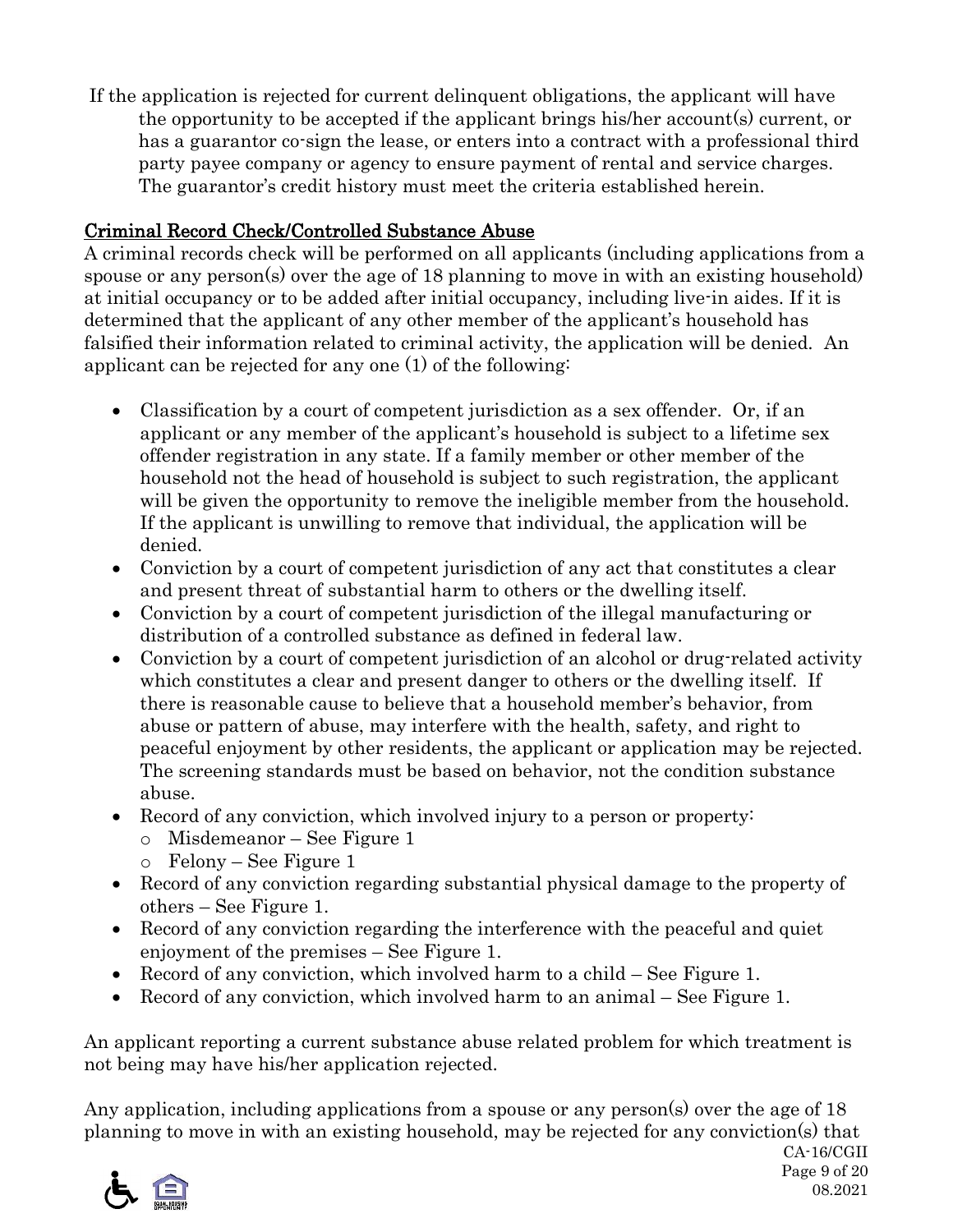reflect acts of violence, sexual offenses, or any other conduct, which establishes a pattern that poses a direct threat to the health or safety of other tenants, the dwelling itself, management, or to the community at large, will be grounds for rejection of an application – See Figure 1. All applicant household members will be screened for criminal histories and National sexual offender lists.

Any applicant with any record of eviction in the last three (3) years from federally assisted housing for drug-related criminal activity will be rejected in accordance with federal regulations.

| Figure 1                                     |                   |                        |
|----------------------------------------------|-------------------|------------------------|
| <b>Offenses</b>                              | Felony<br>(Years) | Misdemeanor<br>(Years) |
| 1.) Arson                                    | 40                | 10                     |
| 2.) Assault and/or Battery                   | 10                | 5                      |
| 3.) Burglary                                 | 40                | 10                     |
| 4.) Crimes Against Animals                   | 15                | 5                      |
| 5.) Crimes Against Children                  | 40                | 10                     |
| 6.) Destruction/Damage/Vandalism of Property |                   | 3                      |
| 7.) Disturbance to Peace and Order           | 5                 | $\overline{2}$         |
| 8.) Domestic Crimes                          | 10                | 5                      |
| 9.) Drug Possession                          | 10                | 5                      |
| 10.) Harassment                              | 20                | 5                      |
| 11.) Homicide                                | 40                | 40                     |
| 12.) Kidnapping                              | 40                | 40                     |
| 13.) Robbery (Armed)                         | 40                | 10                     |
| 14.) Theft/Larceny/Forgery                   | 10                | 5                      |
| 15.) Weapons                                 | 10                | 5                      |

Repeated violations of any offense will result in the time period (either felony or misdemeanor) being multiplied by the number of convictions.

# DISAPPROVED APPLICATIONS

In the event an application is disapproved; the Manager or designee shall notify the applicant in writing. Such writing shall clearly state the reason(s) why the application was disapproved. If an applicant is not satisfied with notification, our grievance procedure requires that the applicant may, within fourteen (14) calendar days of the mailing date, request a conference or the applicant may respond in writing. At the conference with the Regional Director, or in such writing, the applicant shall have the opportunity to explain or to demonstrate why the application should be approved. Before final determination is made relative to any application, favorable changes may be considered relative to the family's behavior pattern, time lapse since an offense, and other extenuating circumstances in evaluating the information obtained during the screening process to assist in determining the acceptability of an applicant for tenancy. After the conference or review of the writing, if the explanation is accepted as satisfactory, the application shall be processed further. However, if the explanation is not deemed satisfactory, the applicant shall be notified in writing to that effect within five (5) calendar days of the conference or

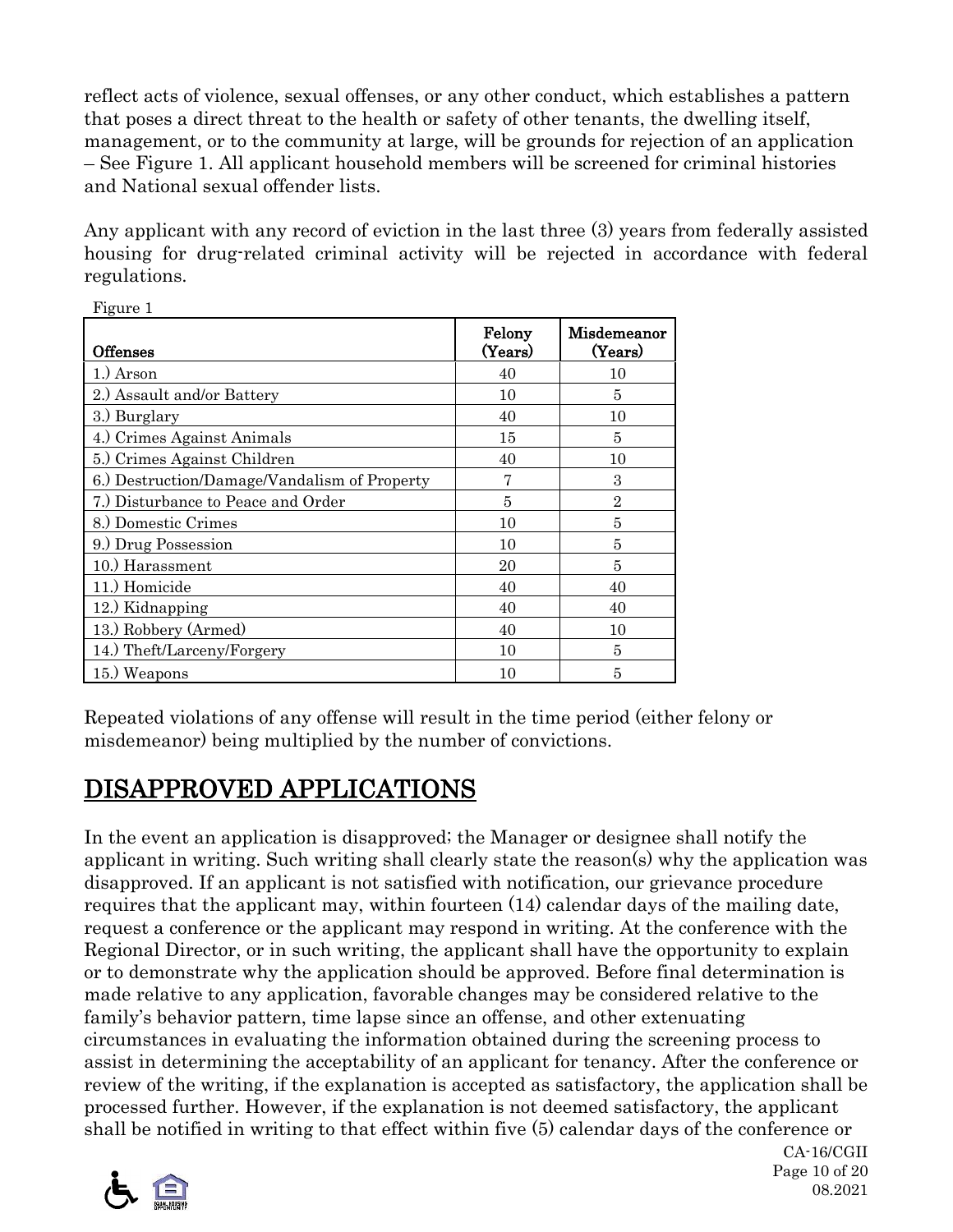receipt of the applicant's written response. Again, such notice shall clearly state the reason(s) why the application was disapproved. After the conference or after review of the written response referred to above, no person or family member shall be entitled to any further review of the determination with respect to any application for occupancy. However, the applicant and/or family may seek redress through various federal, state, and/or local agencies or courts. Persons with disabilities have the right to request reasonable accommodations to participate in the informal hearing process.

# WAITING LIST POLICY AND PROCEDURE

Once eligibility has been established, applicants are placed on a waiting list in order of application date, time, and income level. In order to be in compliance with HUD regulations, which state "the owner must lease not less than 40% of the dwelling units that become available for occupancy in any project fiscal year to extremely low income families," apartments will be filled on the following alternating basis. An applicant who falls within the "Extremely Low Income" level will be offered an apartment first. The next available apartment will be offered to an applicant who falls within the "Very Low Income" level. As subsequent apartments are available, selection continues to alternate.

An applicant who refuses an apartment on the first offer will be dropped to the end of the waiting list. An applicant who refuses an apartment when offered for a second time, without good cause, will be removed from the waiting list. Good cause is defined as an accident, illness, or any other verifiable circumstance beyond the control of the applicant. In order to be placed back on the waiting list, a new application would have to be submitted and eligibility verified.

It is the policy of the owner/agent to administer its waiting list as required by HUD handbooks and regulations. The owner/agent will update the waiting list annually, removing the names of those who are no longer interested in or no longer qualify for housing.

Applicants on the waiting list must contact the property every six months to state the applicant's desire to remain on the waiting list by:



- Phone at  $703/528 \cdot 0162$  (Virginia Relay Partner)  $\cdots$  Partner) Dial 7-1-1
- First class mail at 4435 N. Pershing Drive, Arlington, VA 22203
- In person at 4435 N. Pershing Drive, Arlington, VA 22203
- Email at *[bellison@culpeppergarden.org](mailto:bellison@culpeppergarden.org)*

If the applicant fails to contact the management office to indicate the desire to remain on the waiting list, the head of household, as indicated on the application, will be contacted by telephone or letter at least annually inquiring if the household wishes to remain on the waiting list. If a letter is sent, applicants will have ten (10) days from the date of the letter to respond. If the applicant fails to respond in ten (10) days, the applicant will be deemed ineligible and removed from the waiting list.

If this letter is unable to be delivered by the United States Postal Service, the applicant

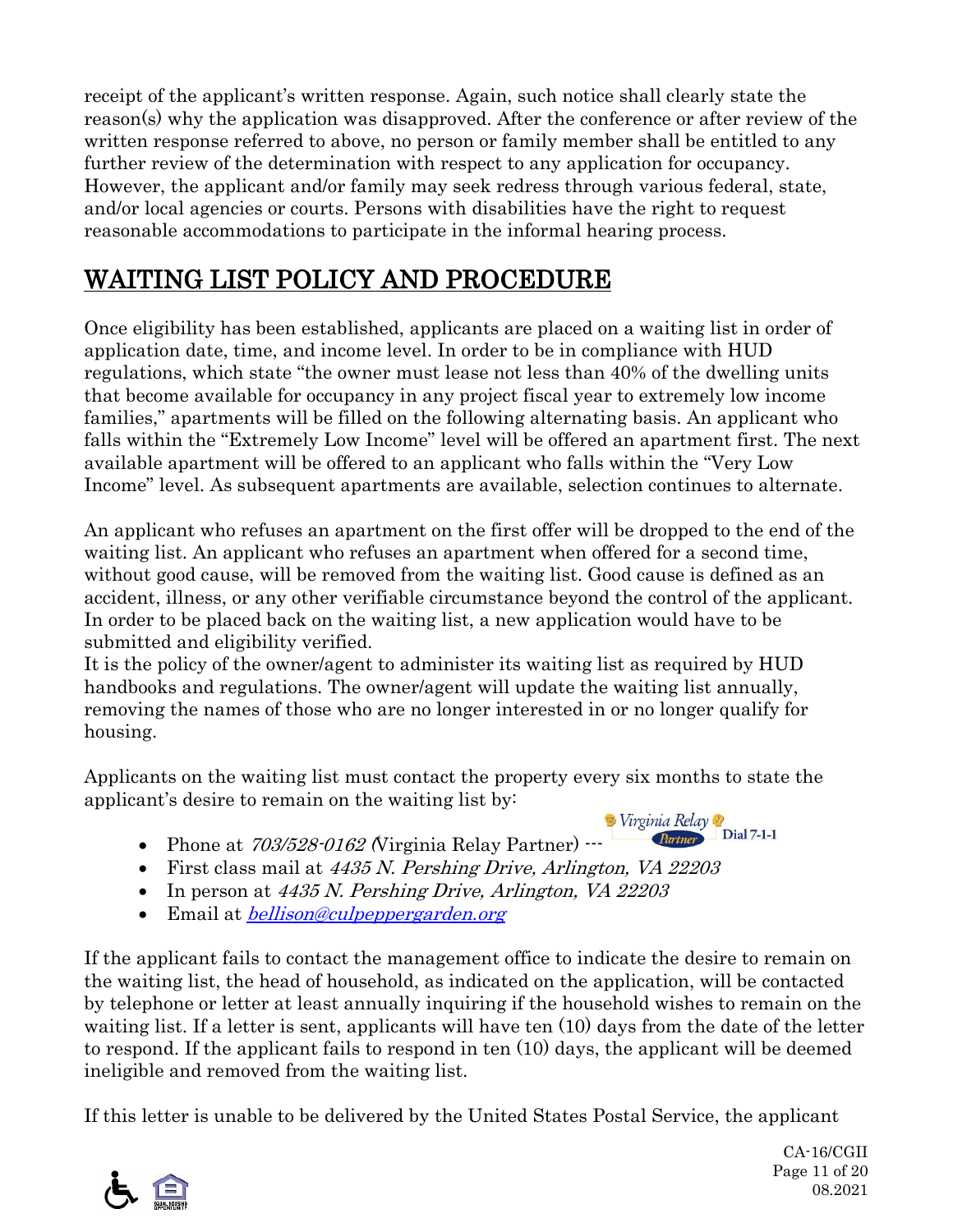will be deemed ineligible and removed from the waiting list.

Once removed, in order for an applicant to be placed back on the waiting list, the applicant must contact the Culpepper Garden II office to schedule an appointment to fill out a new application. Culpepper Garden II will re-verify the applicant's eligibility. Once eligibility is established, the applicant's name will be placed at the end of the waiting list.

In addition, the applicant household must contact the property, in writing, if any information on the application changes (i.e. number of household members, number of future household members, criminal history, income, etc.).

If the household composition changes, the owner/agent will:

- update the waiting list information,
- decide whether the household needs the same or a different unit size, and
- determine if the applicant qualifies to remain on the wait list.

If, as a result of the household composition change, it is determined that the household will be on the waiting list for a different size unit than originally indicated, the household will be added to the bottom of the waiting list for the new unit size.

If, through subsequent interviews, management determines that the applicant household failed to update information provided on the application that would affect household composition, eligibility, preference, or unit size, the applicant household will be rejected and removed from the waiting list.

When a unit becomes available, management will contact the next three (3) households on the waiting list, and those households will be required to meet with management for an eligibility interview. If there is no response within 72 hours, the next applicant will be contacted. The interview shall be conducted in accordance with the HUD Handbook 4350.3 Rev. 1, Chg. 4. After the preliminary eligibility determination, no decisions to accept or reject applications shall be made until information presented by the applicant on the application has been verified.

When eligibility is determined, available units may be offered over the phone. If the owner/agent is unable to contact the household within 72 hours, the offer will be cancelled, and the apartment will be offered to the next applicant based on the selection criteria described above.

If a household fails to take possession of the apartment within 72 hours of the agreed date and time, the applicant household will be rejected and removed from the waiting list, and the apartment will be offered to the next household on the waiting list. This includes unit transfers.

#### Opening/Closing of the Waiting List

Culpepper Garden II may close the waiting list by publishing its intent in a publication likely to be read by potential applicants (e.g. the local newspaper and/or other distributed publications). When the waiting list has diminished to a level that the owner wishes to



CA-16/CGII Page 12 of 20 08.2021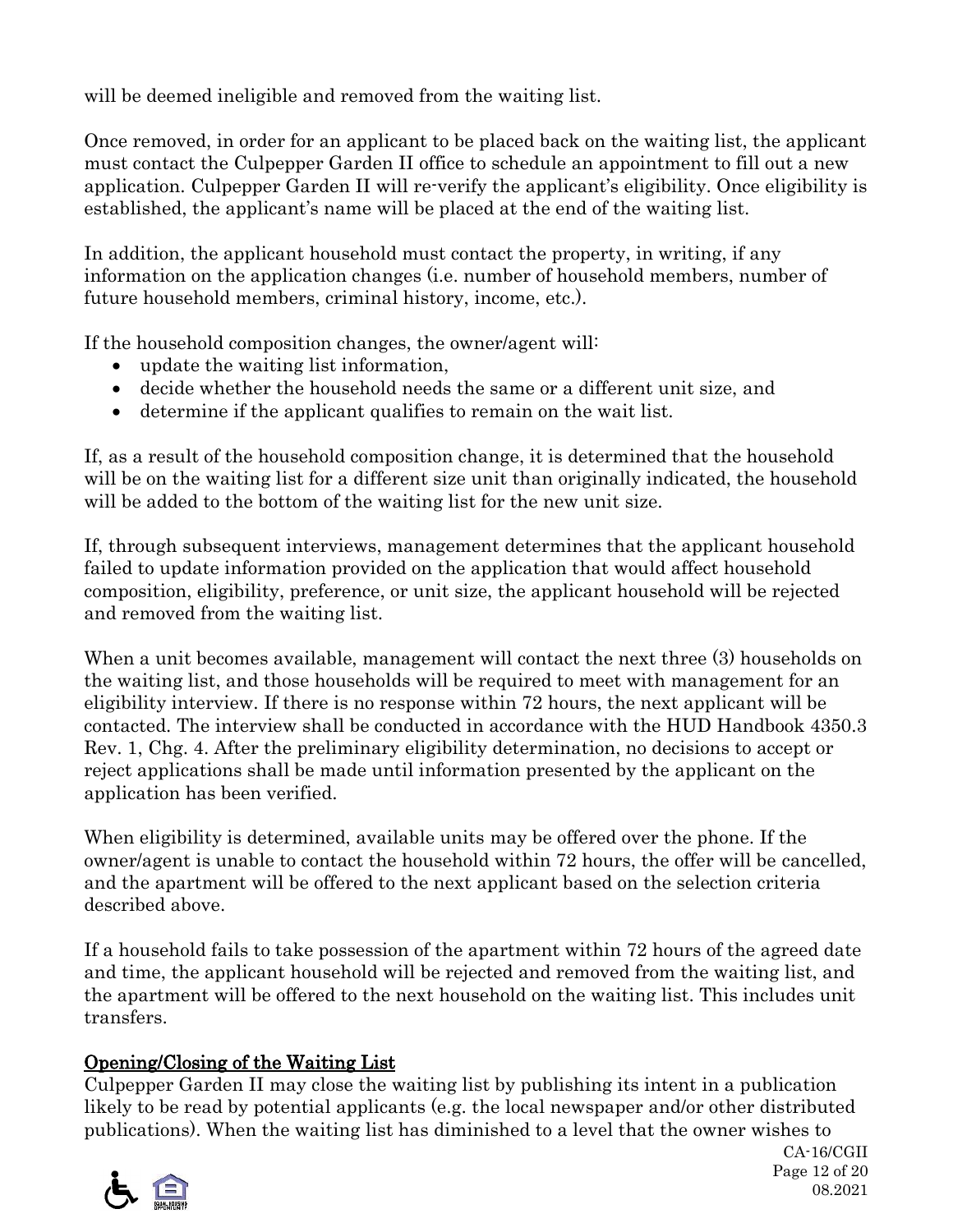resume accepting applications, its intent to reopen is published following the same procedures as those for closing the waiting list.

# OCCUPANCY POLICIES

#### House Rules

The House Rules for Culpepper Garden II contain occupancy and residency guidelines. House Rules are an attachment to the lease and may be changed by action of the Board of Directors/Owner in compliance with HUD rules and regulations. Owner/agents must give tenants written notice 30 days prior to implementing new house rules. Several important occupancy policies are outlined below:

#### **Smoking**

- Residents, their family members, invitees, guests, are NOT ALLOWED to smoke in their apartment or anywhere in or on the property, except in the outside designated smoking area approved by Management.
- Smoking is not permitted where oxygen is in use or where oxygen is stored.
- Smoking or use of any tobacco product is prohibited in all common areas of the building, including but not limited to hallways, stairways, foyers, common rooms, decks, patios, entrance ways, roof top, storage areas, parking lot.
- Smoking shall include the inhaling, exhaling, or carrying of any lighted cigarette, ecigarette, cigar, pipe, other tobacco products, marijuana including medical marijuana, herbal smoking products, or other legal or illegal substances.
- This policy applies to all applicants, residents, guests, staff, and servicepersons.

#### Annual and Interim Recertifications

To ensure that assisted tenants pay rents commensurate with their ability to pay, HUD requires that owners/agents conduct a recertification of family income and composition at least annually. Owners/agents must then re-compute the tenants' rents and assistance payments, if applicable, based on the information gathered. Tenants must supply information requested by the owner or HUD for use in a regularly scheduled recertification of family income and composition in accordance with HUD requirements. The property will use Streamlining to conduct all Annual Recertifications and Interim Recertifications. The HUD Streamlining Final Rule provides for a streamlined income determination (verification) for any fixed source of income and fixed income families. In Year one traditional verification will be required. In Years two and three, streamlined verification is completed per HUD guidelines on streamlined verification of assets and income. At the annual recertification, a state lifetime sex offender registration using the Dru Sjodin National Sex Offender Database will be performed on each member of the household 18 years of age or older.

#### Unit Inspections

All apartments must undergo a move-in and move-out inspection by Management. These inspections include interior inspections. There will also be semi-annual inspections, and from time to time, HUD and/or the Contract Administrator will conduct an inspection.



CA-16/CGII Page 13 of 20 08.2021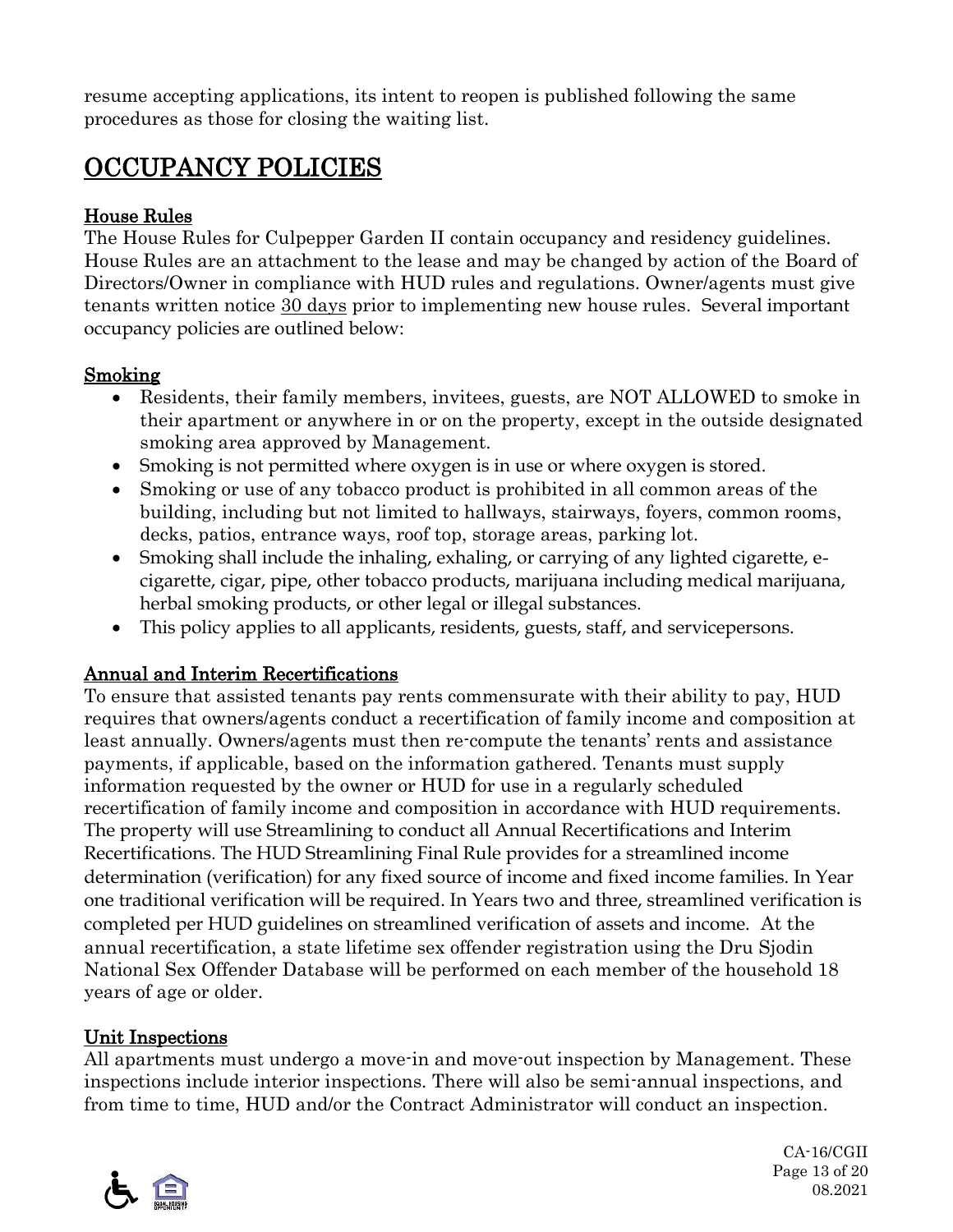Apartments must be decent, safe and sanitary. The following housing quality standards will be noted at inspection: evidence of insect infestation; excessive clutter; excessive trash; appearance of water or other clues that signal unsanitary or unsafe conditions; damages to the equipment or apartment other than normal wear and tear. Residents are expected to maintain clean apartments, and appliances. Failure to maintain a decent, safe and sanitary apartment is a violation of the lease.

#### Apartment Transfers

Current residents can be considered for a unit transfer when a change in family size or family composition occurs or the physician certifies a disability requiring accessibility. Once approved for a unit transfer, the resident is placed on the waiting list and will be given priority over non-resident applicants for the appropriate size/type unit on the waiting list. VAWA Emergency Transfer requests are placed at the top of the waiting list, in chronological order as received.

Once a household is placed in the unit size requested, applicant will not be approved to move to another size unit unless there is:

- a change in household size and/or composition that renders the current unit size too small or too large for the household based on the Occupancy Standards,
- a need for a different unit because of a verified medical condition,
- a need for a different unit because of a verified requirement for an accessible unit,
- a need to move to a non-accessible unit because the accessibility features in the current unit are no longer required by the household, or
- a request to move one or more adult members from one unit to establish a separate household in another unit, or

The resident is obligated to pay all costs associated with the unit transfer unless the resident is transferred as a reasonable accommodation due to a household member's disability or unless a move from an accessible unit to a non-accessible unit is required to accommodate a resident needing the accessibility features of an accessible unit. In these cases, the owner must pay the costs associated with the transfer unless doing so would be an undue financial and administrative burden.

#### **Guest Policy**

Residents may house invited guests on a temporary basis. However, any one guest shall not be housed for a period exceeding fourteen (14) days in a 12-month period.

#### **Form of Payment**

No cash is accepted. Residents may pay with a personal check or guaranteed funds (i.e. money order, cashier's check, bank check). If the resident's check is returned for insufficient funds, Management can require all future payments be made with guaranteed funds as described above. Management will charge a fee on the second occurrence of insufficient funds and each additional time thereafter. The fee will not exceed the actual charge imposed by Management's banking institution.

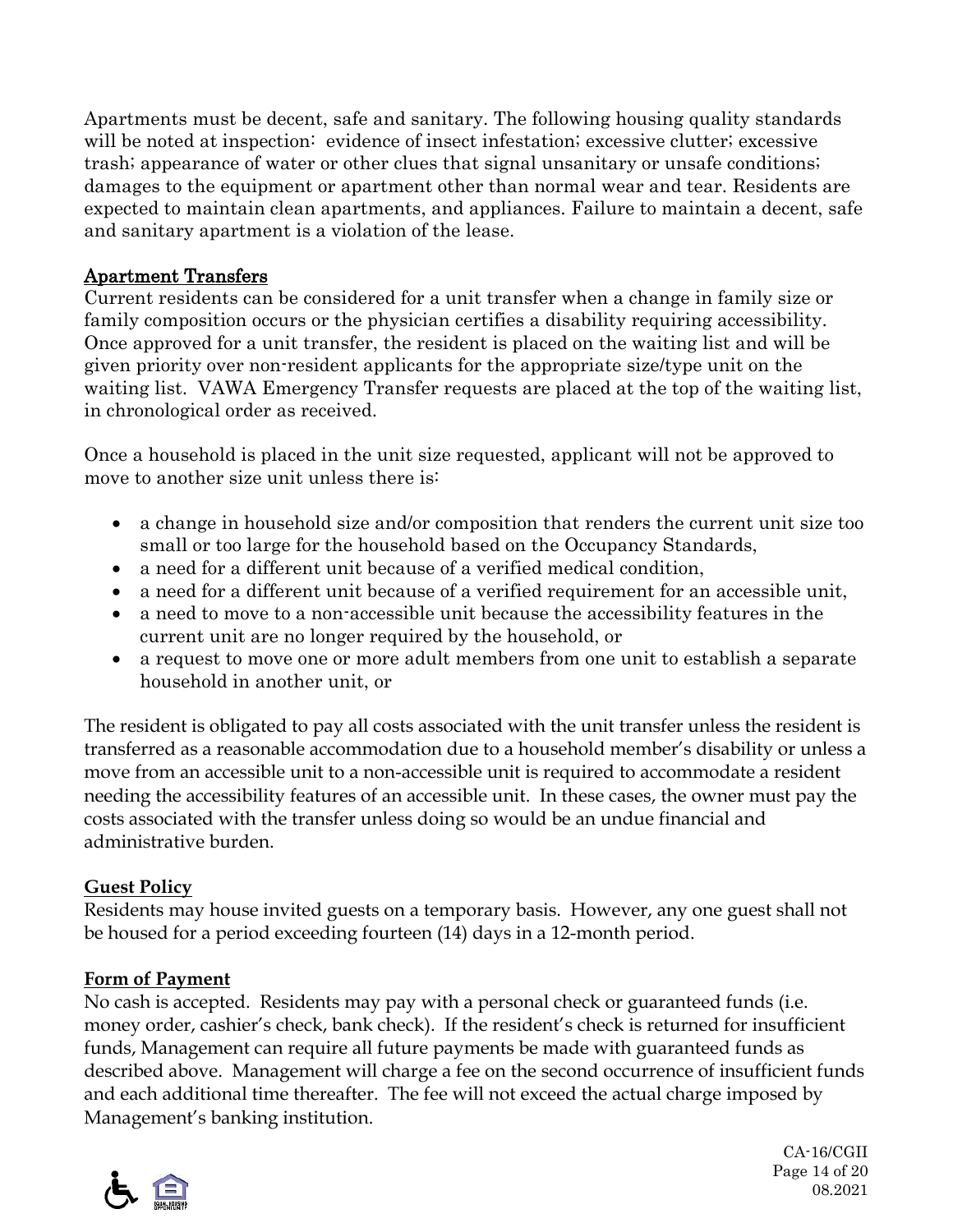#### Security Deposits

The owner/agent must collect a security deposit at the time of the initial lease execution. The amount of the security deposit established at move-in does not change when a resident's rent changes.

An applicant will be rejected if he/she does not have sufficient funds to pay the deposit. Owner/agent requires security deposits to be paid in full, prior to move-in. If unable to pay in full, the owner/agent may accept payment of security deposits in three (3) monthly installments as agreed upon by the owner/agent and the applicant. Any default in such payments will result in termination of application and/or lease agreement.

The pet rules may require residents to pay a refundable pet deposit, but applies only to those residents who own or keep pets in their units. This deposit is in addition to any additional financial obligation generally imposed on residents of the property.

No pet deposit will be required for Service Animals. Written certification stating eligibility and the need of a Service Animal as stated in HUD Handbook 4350.3, Rev. 1, Chg. 4, is required.

All security deposit funds will be placed in a segregated account by Management. The interest rate may vary. Security deposits are refundable; however, there are circumstances which may prohibit a full or partial refund:

- The tenant must provide Management with a forwarding address
- Management may use the security deposit as payment for any unpaid rent or other amounts the resident may owe under the lease
- Within 30 days after the move-out date, Management will provide the resident with a detailed list of the total deposit on record; less (as applicable) any unpaid rent and other amounts owed under the lease and less damages to the unit above normal wear and tear. If the security deposit is insufficient to pay amounts owed in full, the resident is responsible for paying the outstanding balance.

If a disagreement with regards to the security deposit refund occurs, the resident has the right to discuss this with Management in an informal hearing. Persons with disabilities may request a reasonable accommodation in order to participate in the hearing.

# FALSE INFORMATION

False information given on the application is grounds for refusal of the application or termination of tenancy.

Any application, including applications from a spouse or any person(s) over the age of 18 planning to move in with an existing household, may be rejected for any willful misrepresentation by the applicant in the application procedure for the apartment.

Any information provided by the applicant that verification proves to be false, inaccurate,

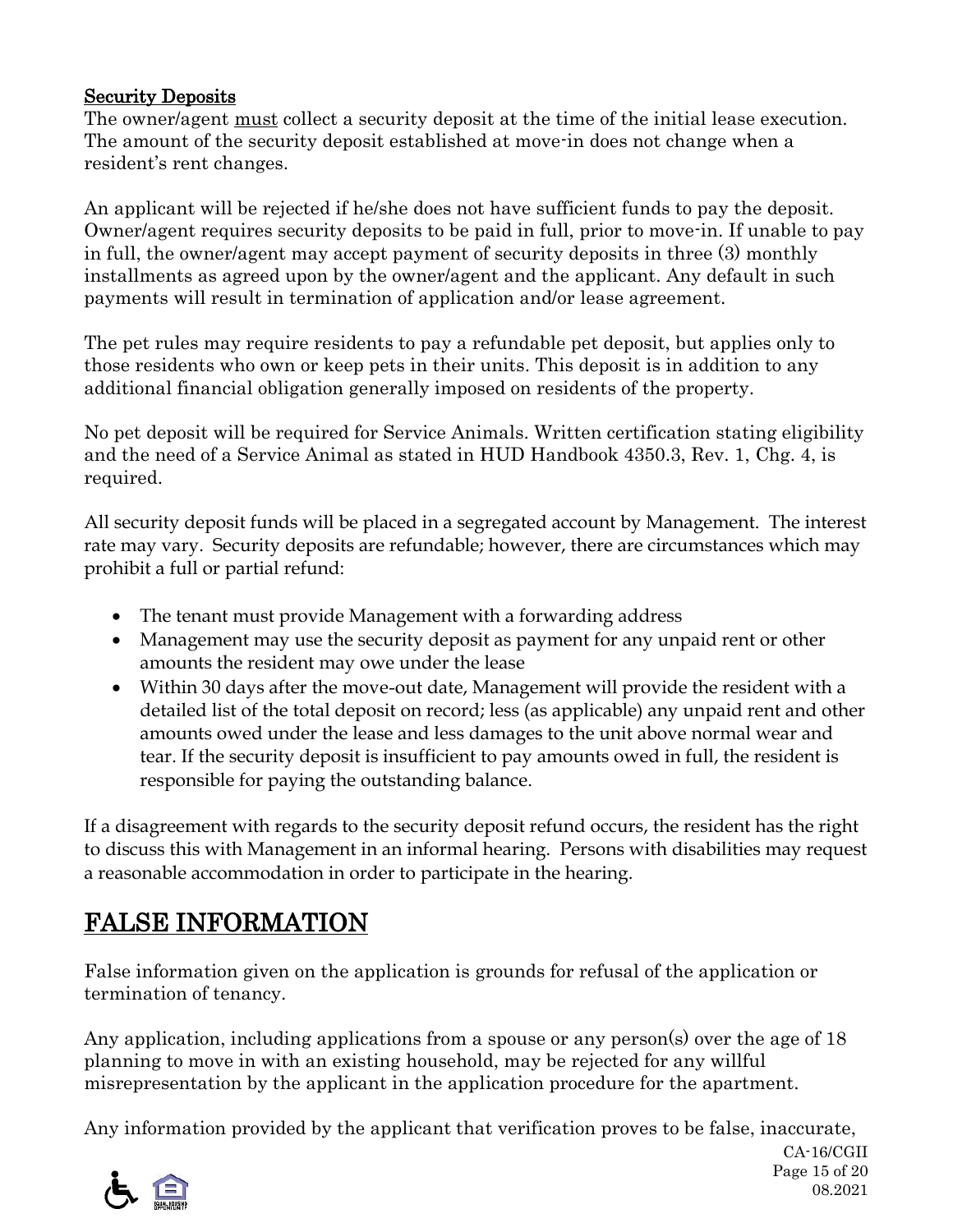misleading, incomplete, or in any way untrue may be used to disqualify the applicant for admission based on alleged fraud and/or misrepresentation.

The owner/agent considers false information about the following to be grounds for rejecting an applicant:

- Income, assets, household composition
- Age
- Citizenship, naturalization and/or eligible immigration status
- Criminal History
- Sexual Offender Status
- Landlord History

Unintentional errors that do not cause preferential treatment will not be used as a basis to reject applicants.

### CHANGES TO RESIDENT SELECTION PLAN

Notification of significant changes to our Resident Selection Plan will be mailed to all applicants on the waiting list in the event it is necessary for changes to be made. Accompanying this notice will be a copy of the new plan.

Copies of the new Resident Selection Plan will be posted in the Rental Office for inspection by all interested parties.

### SECTION 504 OF THE REHABILITATION ACT OF 1973 AS AMENDED FOR AFFORDABLE HOUSING

As receivers of federal financial assistance, management must comply with the Section 504 requirements. Section 504 covers properties subsidized by HUD under the following programs: Section 236, Section 221(d)(3), BMIR, Project Based Section 8, Section 202, Section 8 New Construction, Substantial Rehabilitation, State Agency Set-Aside, Rent Supplement, Rental Assistance Program, Rural Development Set-Aside, Moderate Rehabilitation, Loan Management Set-Aside, and Property Disposition Set-Aside.

The owner/agent will seek to identify and eliminate situations or procedures that create a barrier to equal housing opportunities for all. In accordance with Section 504, the owner/agent will make reasonable accommodations or modifications for individuals with handicaps or disabilities (applicants or residents).

In order for management's housing programs to be accessible to persons with hearing and speech impairments, staff must post in the Rental Office and distribute the Virginia Relay Service telephone numbers. This dual-party relay service is an equally effective communication alternative to the TDD.



CA-16/CGII Page 16 of 20 08.2021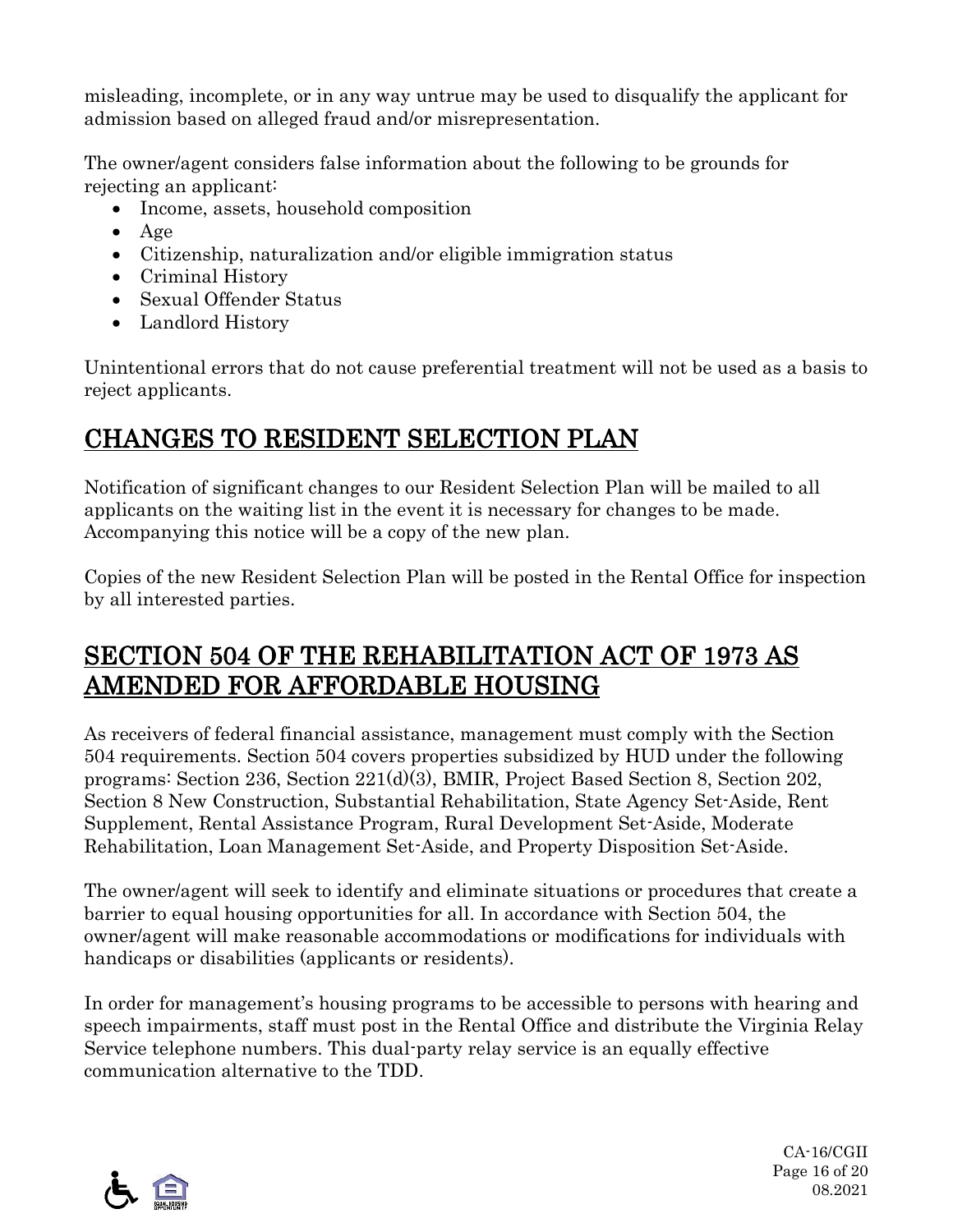If an applicant for, or a resident of, housing believes that he/she has been subjected to discrimination prohibited by the 504 Regulations, the Fair Housing Amendments Act of 1988, the Title VIII of the Civil Rights Acts of 1968, or the Virginia Fair Housing Law, he/she may file a complaint in accordance with the procedures of the Department of Housing & Urban Development and/or the Virginia Fair Housing Office (when applicable). Housing Discrimination Complaint Form, HUD Form 903.1, is to be available at the Rental Office, as well as Virginia Fair Housing complaint forms. In addition to the formal complaint resolution process available through the Virginia Fair Housing Office, management has adopted an informal grievance procedure as follows:

If an applicant or a current resident has the need for the features of an accessible unit, the applicant or resident must complete a consent form to obtain physician verification of the need for the features of the mobility impaired unit pursuant to HUD Handbook 4350.3, Rev. 1, Chg. 4, definition of disability.

Reasonable accommodations for current residents in rules, policies, practices, or services may be requested to the Manager.

In the event that a request for accessibility, adaptability, or alteration is denied, the individual or family shall be notified in writing. Such notice shall clearly state the reasons why the application and/or request for accessibility, adaptability, or alteration were denied. If the individual or family is not satisfied with notification, within fourteen (14) calendar days of the mailing date, a conference may be requested. At the conference, the individual or family shall have the opportunity to explain or demonstrate why the application and/or request for accessibility, adaptability, or alteration should be approved. After the conference, the application and/or request for accessibility, adaptability, or alteration will be reconsidered. After the conference, the applicant or resident will be notified in writing of management's decision. Again, such notice shall clearly state the reason(s) why the application and/or request were denied. After the conference, no person or family member shall be entitled to any further review of the determination with respect to any application for occupancy and/or request for accessibility, adaptability, or alteration with management. The individual and/or family, however, may seek redress through various Federal, State, and local agencies or courts. Pursuant to Section 8.53 and 8.54 of Section 504 Rehabilitation Act of 1973, management designates the facility manager as the responsible employee to coordinate management's compliance with this law.

The person named below has been designated to coordinate compliance with the nondiscrimination requirements contained in HUD regulations implementing Section 504 (24CFR, parts dated June 2, 1998):

| Property:       | Culpepper Garden II                           |
|-----------------|-----------------------------------------------|
| CONTACT:        | Paul Timpane, Director of Property Operations |
| <b>ADDRESS:</b> | 4435 N. Pershing Drive, Arlington, VA 22203   |
| PHONE:          | Virginia Relay<br>703-528-0162                |
| <b>FAX:</b>     | 703/524-3671                                  |
| e-mail:         | ptimpane@culpeppergarden.org                  |



CA-16/CGII Page 17 of 20 08.2021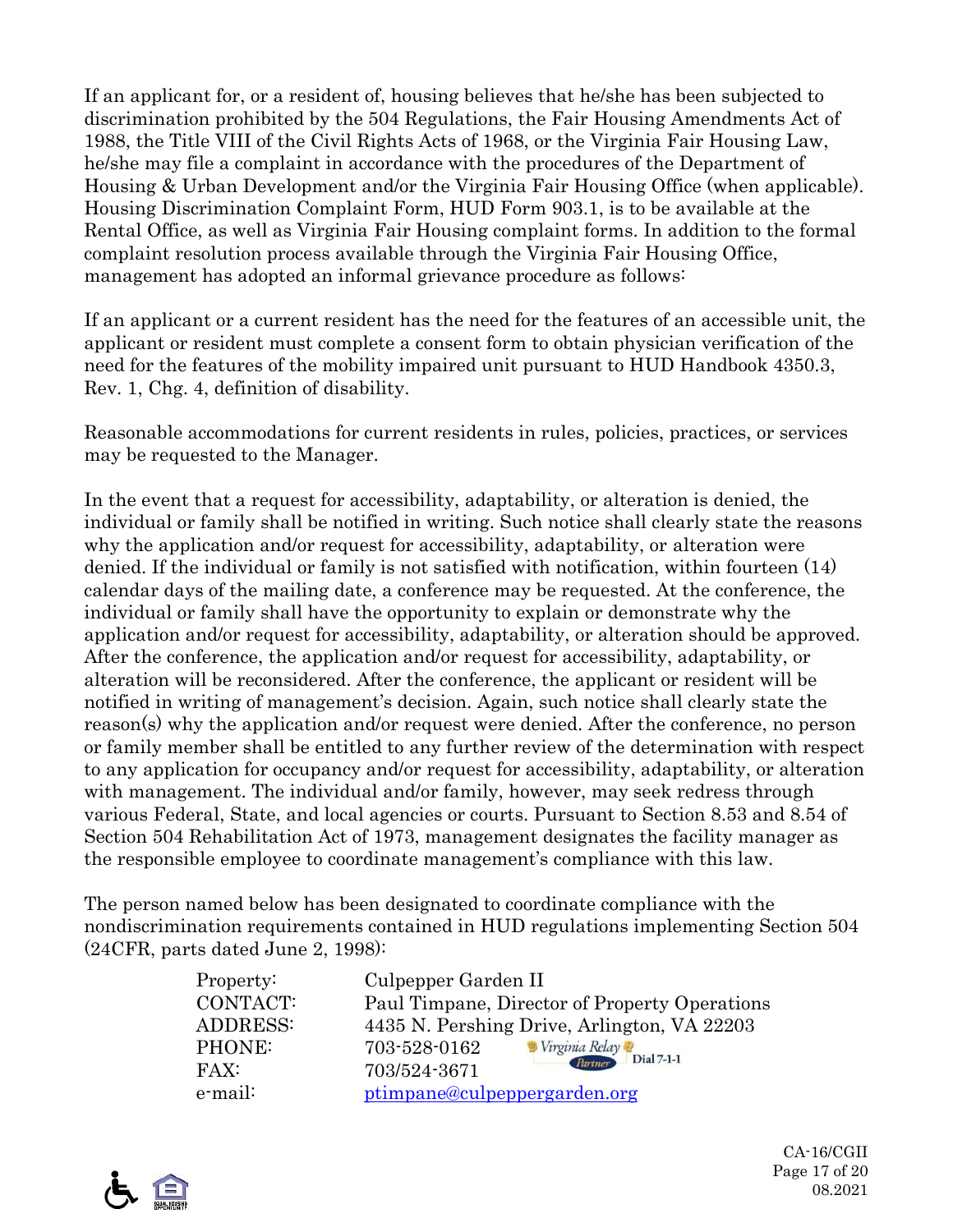# ELIGIBILITY OF STUDENTS ENROLLED IN AN INSTITUTE OF HIGHER EDUCATION APPLYING FOR ASSISTANCE UNDER THE SECTION 8 PROGRAM

A student who is enrolled as either a part time or full time student at an institute of higher education for the purpose of obtaining a degree, certificate, or other program leading to a recognized educational credential will be eligible for assistance if the student meets all other eligibility requirements, meets screening criteria requirements and:

- Is living with his or her parents/guardian or.
- Is at least 24 years old or;
- Is married or:
- Is a veteran of the Armed Forces of the United States or is currently serving on active duty in the Armed Forces for other than training purposes or;
- Has legal dependents other than a spouse or.
- Is a person with disabilities who was receiving Section 8 assistance as of November 20, 2005 or;
- Is a graduate or professional student or.
- Is an independent student, defined as:
	- a) The individual is 24 years of age or older by December 31 of the award year;

b) The individual is an orphan, in foster care, or a ward of the court or was an orphan, in foster care or a ward of the court at any time when the individual was 13 years of age or older;

c) The individual is, or was immediately prior to attaining the age of majority, an emancipated minor or in legal guardianship as determined by a court of competent jurisdiction in the individual's state of legal residence.

- Or, is classified as a Vulnerable Youth. A student meets HUD's definition of vulnerable youth when:
	- i) The individual has been verified during the school year in which the application is submitted as either an unaccompanied youth who is a homeless child or youth (as such terms are defined in Section 725 of the McKinney-Vento Homeless Assistance Act), or as unaccompanied, at risk of homelessness and self-supporting, by;
	- ii) A local educational agency homeless liaison, designated pursuant to the McKinney-Vento Homeless Assistance Act;
	- iii) The director of a program funded under the Runaway and Homeless Youth Act or designee of the director;
	- iv) The director of a program funded under subtitle B of title IV of the McKinney-Vento Homeless Assistance Act or a designee of the director or
	- v) A financial aid administrator.
- Or, the individual is a student for whom a financial aid administrator makes a documented determination of independence by reason of other unusual circumstances or;
- Has parents who are income eligible for the Section 8 program.

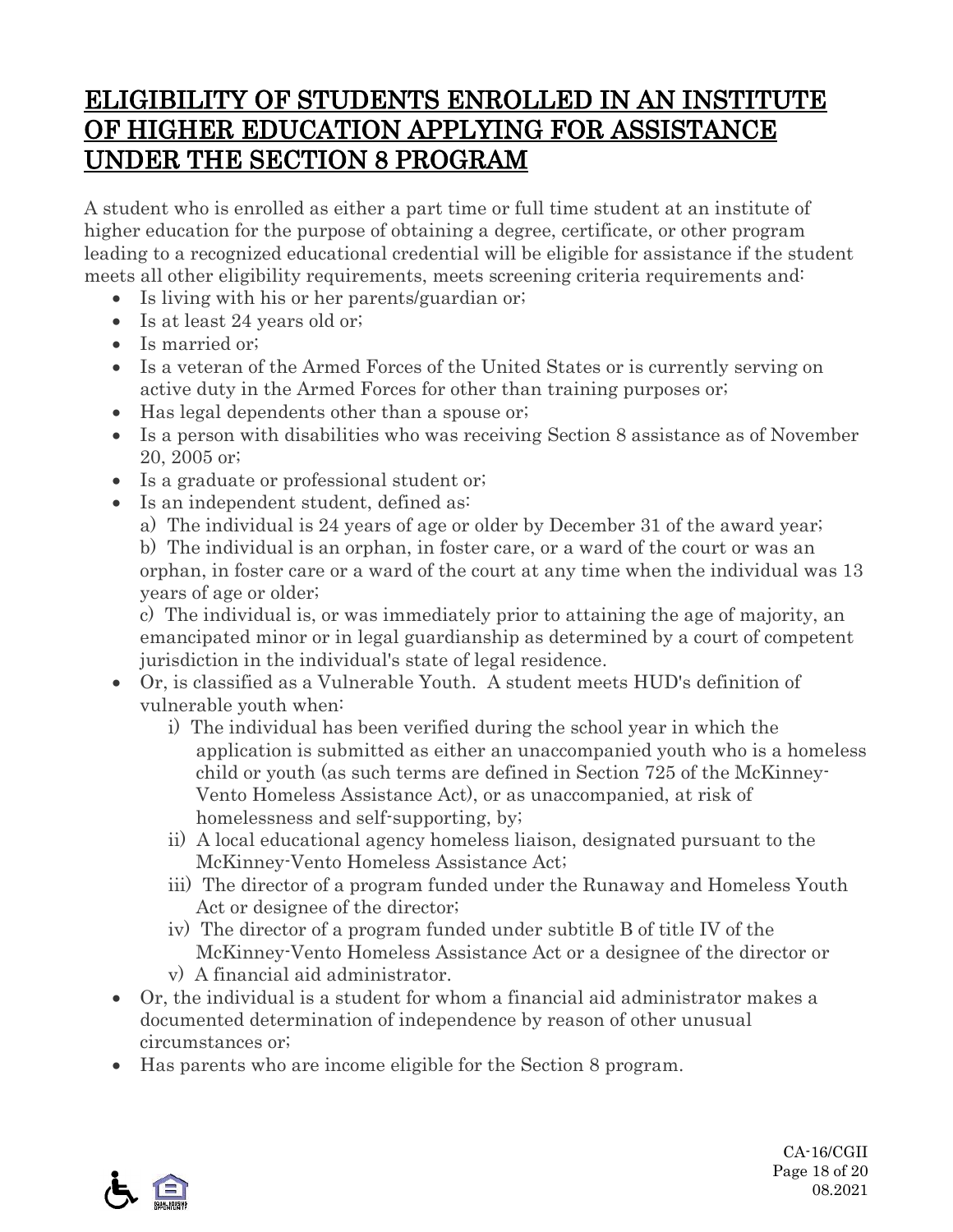Any financial assistance a student receives under the Higher Education Act of 1965, from private sources, or from an institution of higher education that is in excess of amounts received for tuition and other fees is included in annual income, except:

- 1. If the student is over the age of 23 with dependent children or
- 2. If the student is living with his or her parents who are receiving Section 8 assistance

Financial assistance that is provided by persons not living in the unit is not part of annual income if the student meets the Department of Education's definition of "vulnerable youth"

### **COMPLIANCE WITH REQUIREMENTS OUTLINED IN THE VIOLENCE AGAINST WOMEN REAUTHORIZATION ACT OF 2013** (VAWA)

The Owner/agent understands that, regardless of whether state or local laws protect victims of violence, dating violence, sexual assault, or stalking, people who have been victims of violence have certain protections provided through the Violence Against Women Reauthorization Act of 2013 (VAWA). If any applicant wishes to exercise the protections provided in VAWA, he/she must contact the owner/agent immediately and the applicant must specify that he/she wishes to exercise these protections. The owner/agent is committed to ensuring that the Privacy Act is enforced in this and all other situations.

- 1. The Landlord may not consider incidents of domestic violence, dating violence, stalking, or sexual assault as serious or repeated violations of the lease or other "good cause" for termination of assistance, tenancy or occupancy rights of the victim of abuse.
- 2. The Landlord may not consider criminal activity directly relating to abuse, engaged in by a member of a tenant's household or any guest or other person under the tenant's control, cause for termination of assistance, tenancy, or occupancy rights if the tenant or an immediate member of the tenant's family is the victim or threatened victim of that abuse.
- 3. The Landlord may request in writing that the victim, or a family member on the victim's behalf, certify that the individual is a victim of abuse and that the Certification of Domestic Violence, Dating Violence or Stalking, Form HUD-5382, or other documentation as noted on the certification form, be completed and submitted within 14 business days, or an agreed upon extension date, to receive protection under the VAWA. Failure to provide the certification or other supporting documentation within the specified timeframe may result in eviction.
- 4. VAWA 2013 provides that existing residents in-HUD covered programs receive HUD's Notice of Occupancy Rights and accompanying certification form no later than one year after this rule takes effect.
- 5. Owners/ agents must provide the Notification of Occupancy Rights and Certification to: Applicants when assistance is being denied; any notification of eviction or termination of assistance; or at the time the new household moves into the property.